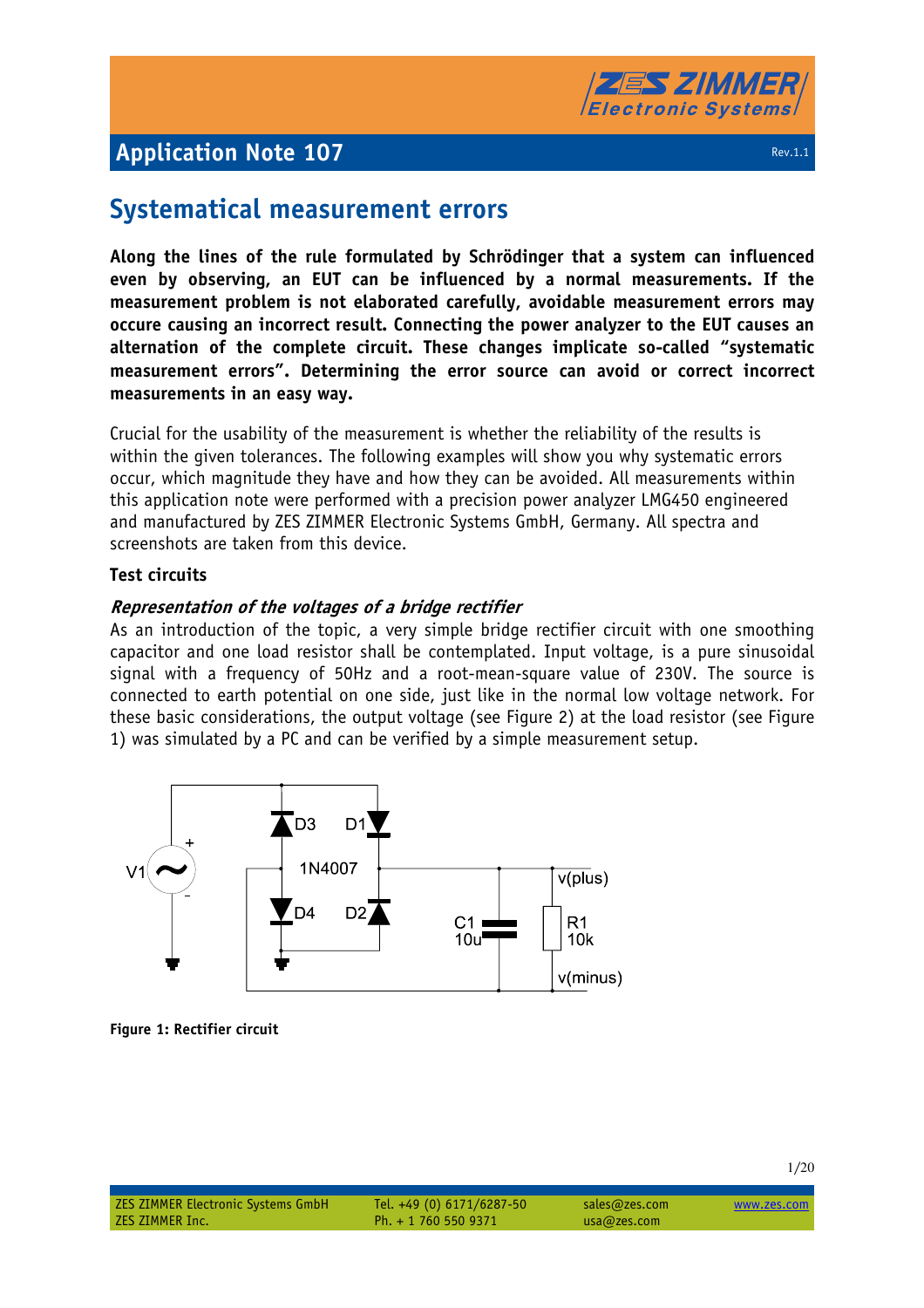



**Figure 2: The simulated voltages with a smoothing capacitor** 

The result shown in the figure above appears as expected. There is a DC voltage of 324V with a ripple voltage which can be traced back to the discharge of the capacitor ( $v$ (plus) v(minus)).

Now we take a look at the voltages v(plus) and v(minus) referred to earth potential. As visible, two DC voltages of  $\pm 160V$  with a superposed 50Hz AC voltage with a RMS value of ≈114Vrms can be observed.

Please note that the signals v(plus) and v(minus) are no pure sinusoidal voltages. The disturbance of the sinusoidal waveform is caused by the threshold voltage of the diodes and the noise (load of the resistor). If there are additional disturbances at the line voltage (e.g. harmonics) the sinusoidal waveform will suffer a lot more interference (high frequency harmonics).

## **Contemplation of the voltages at a bridge rectifier circuit without smoothing**

In the next step we analyze the same circuit without the smoothing capacitor. The input voltage shall be the same as in the previous example (waveform refer Figure 4).



**Figure 3: Rectifier circuit without smoothing** 

| <b>ZES ZIMMER Electronic Systems GmbH</b> | Tel. +49 (0) $6171/6287-50$ | sales@zes.com | www.zes.com |
|-------------------------------------------|-----------------------------|---------------|-------------|
| ZES ZIMMER Inc.                           | Ph. + 1 760 550 9371        | usa@zes.com   |             |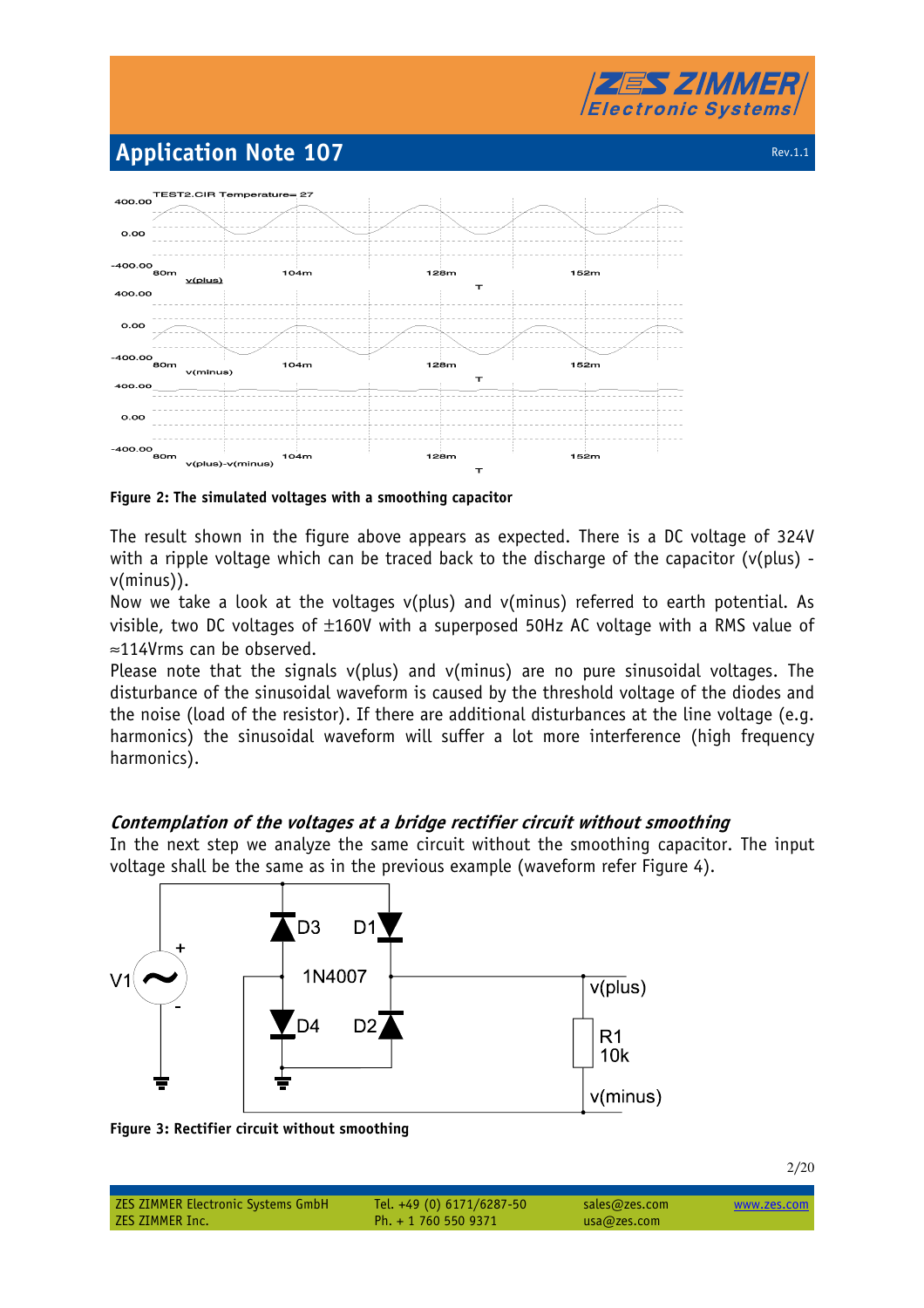



**Figure 4: The simulated voltages without the smoothing capacitor** 

The output voltage is nearly the absolute value of the 50Hz input voltage (just disturbed by the threshold voltage and the noise) because there is no energy storing element in the circuit that could buffer the output voltage.

Again, we take a closer look at v(plus) and v(minus) referred earth. In both cases, the voltage is a one way rectified waveform with a frequency of 50Hz. Because of the y-axis scaling, the threshold voltage of the diode is not recognisable.

Conclusion: In each circuit, we were able to obtain an **AC voltage** against earth. The fundamental frequency of this voltage is 50 Hz, but the harmonic content depends on the load and the distortion of the input voltage.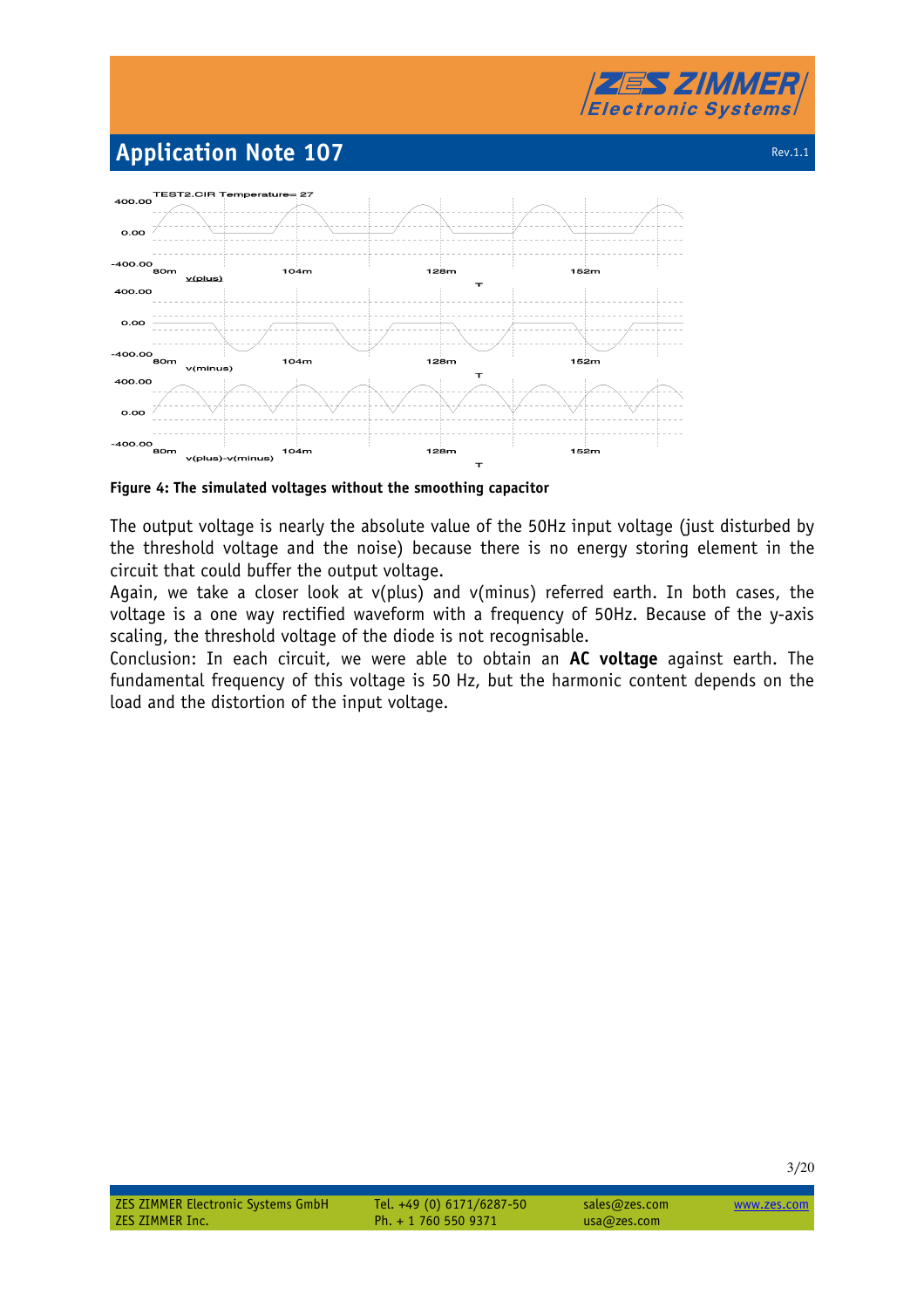

4/20

## **Three phase contemplation: Three phase rectifier**

The contemplations of the previous examples should now be analysed in a three phase system. The input voltages with a phase-shift of 120° are pure sinusoidal.



#### **Figure 5: Three phase rectifier circuit**



#### **Figure 6: The simulated voltages with smoothing capacitor**

First we recognize that the output voltage between v(plusdreh)-v(minusdreh) is a DC voltage of approximately 550 V with a superposed AC voltage of about 10 Vpk and a frequency of about 300 Hz.

If you take a look at the output voltages v(plusdreh) and v(minusdreh) separately and referred to earth, you can perceive a DC voltage of 275 V with -contrariwise polarity to each other- which is superposed by a 150Hz oscillation of about 35Vpk.

| <b>ZES ZIMMER Electronic Systems GmbH</b> | Tel. +49 (0) 6171/6287-50 | sales@zes.com | www.zes.com |
|-------------------------------------------|---------------------------|---------------|-------------|
| ZES ZIMMER Inc.                           | Ph. $+ 17605509371$       | usa@zes.com   |             |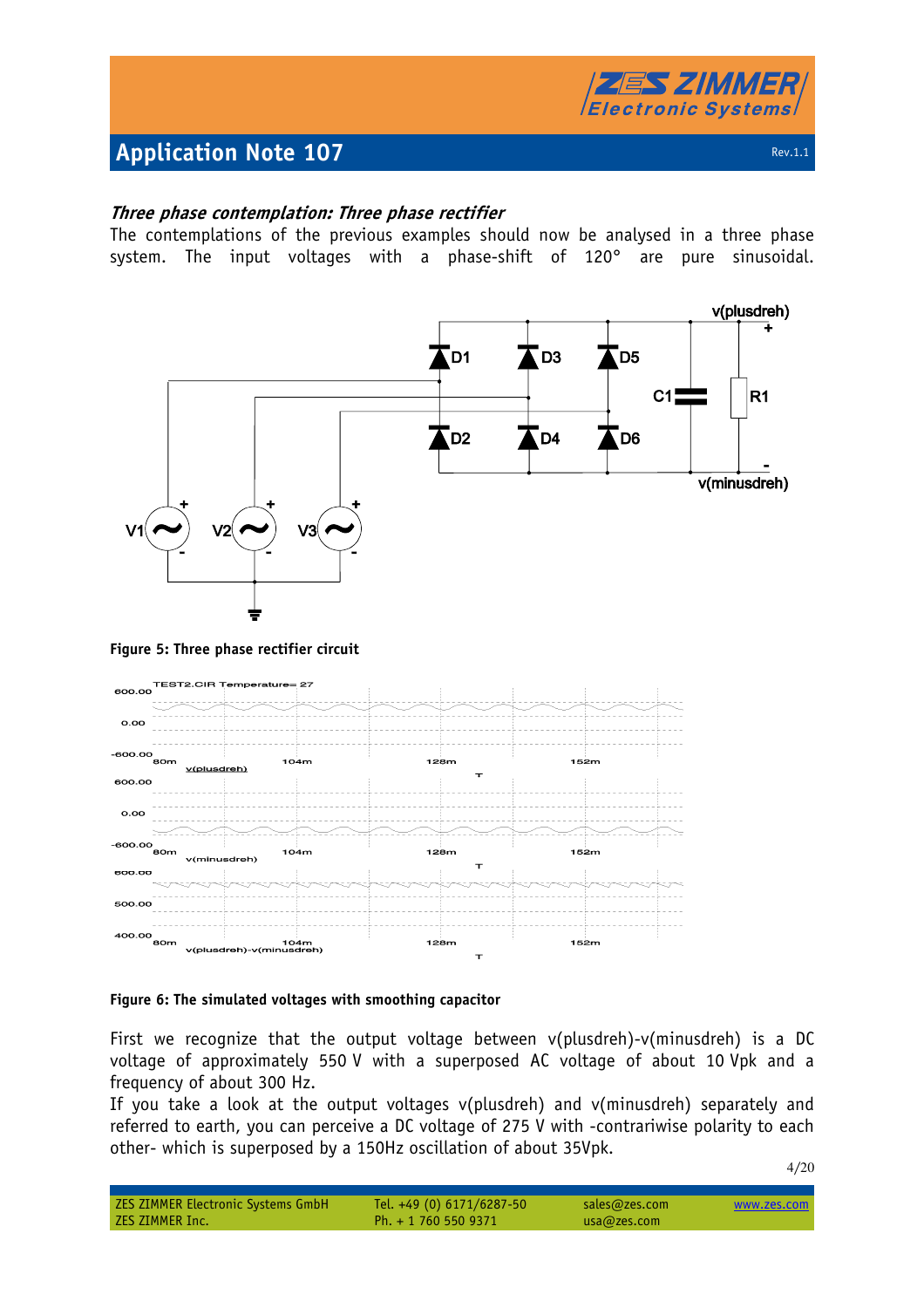

In a three phase system, the voltage referred to earth has the threefold frequency with a shorter amplitude.



**Figure 7: Three phase rectifier without smoothing**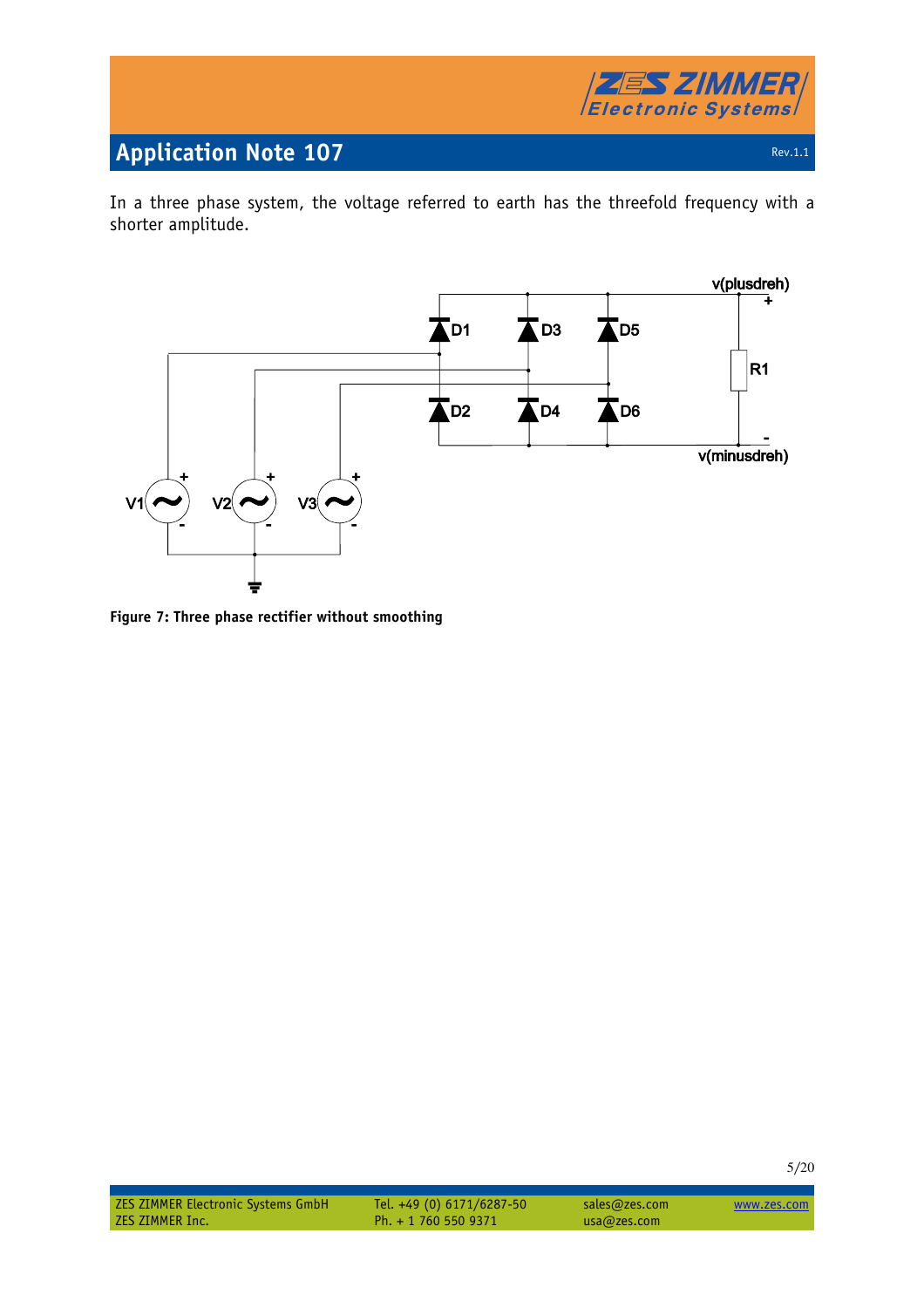

As in the single-phase example above, we shall have a closer look at the circuit without the smoothing capacitor. The voltage-waveforms will look like this:



#### **Figure 8: Voltage curves without smoothing capacitor in a three phase system**

Again, the output voltage v(plusdreh)-v(minusdreh) consists of a ca. 550V DC voltage superposed by a 300Hz oscillation with ca. 40Vpk.

The separate output-voltages v(plusdreh) and v(minusdreh) are also built by a 275V DC voltage (with reversed signs) which is superposed by an AC voltage with a frequency of 150Hz and an amplitude of about 100V.

### **Connection of a voltage measurement channel**

The voltage channel of a measurement device can be described by the following equivalent circuits:



**Figure 9: Voltage measurement channel** 

| <b>ZES ZIMMER Electronic Systems GmbH</b> | Tel. +49 (0) 6171/6287-50 | sales@zes.com | www.zes.com |
|-------------------------------------------|---------------------------|---------------|-------------|
| ZES ZIMMER Inc.                           | Ph. + 1 760 550 9371      | usa@zes.com   |             |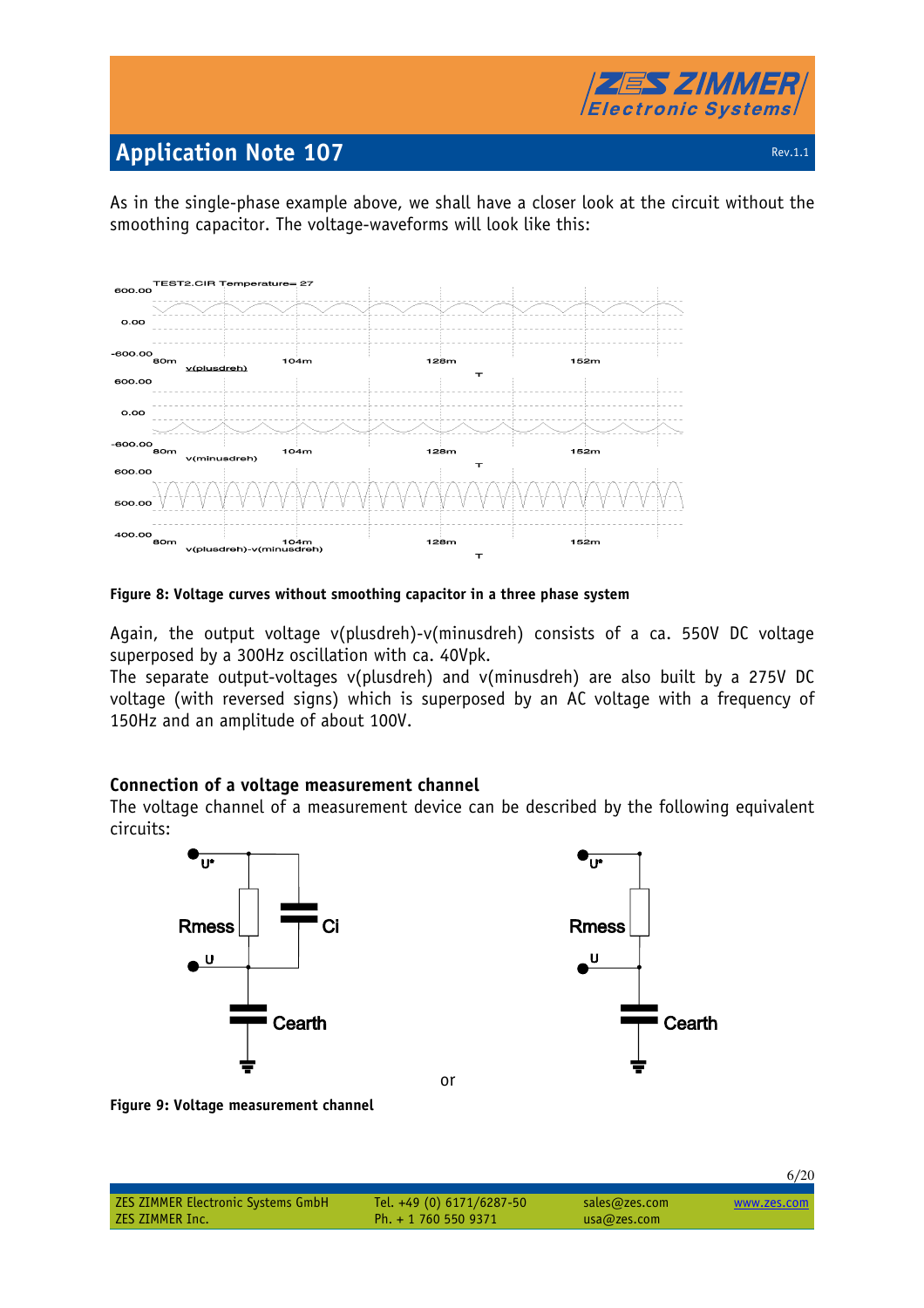

Typical values for the components in this :

 $R_{\text{max}} = 1 M\Omega$  .. 10 M $\Omega$  $C_i = 12$  pF  $\ldots$  23pF  $\ldots$  50pF  $C_{\text{earth}} = 50 \text{ pF} \dots 300 \text{ pF}.$ 

The input capacitor  ${\sf C}_i$  can be neglected. Because of the following consideration it will take the impedance-value of:

 $=\frac{1}{2\pi * 50H * 10 * 10^{-12} F} = 318,30M\Omega$  $Hz*10*10^{-12}F$  $Xci = \frac{1}{12} = 318,30$  $2\pi * 50Hz * 10 * 10$ 1  $\pi$  \* 50Hz \* 10 \* 10<sup>-12</sup>

In the parallel connection this resistor has hardly no influence. Usually, the measurement connection looks like the circuit in figure 10:



Figure 10: "Normal" connection of a measuring voltage channel

In this wiring, the systematic measurement error is reduced to an insignificant minimum, because the measured voltage drop only appears across  $R_{\textrm{\tiny mess}}$ . The current I $_{\textrm{\tiny earth}}$  against earth, caused by the superposed sinusoidal input components at the  $+$  pole, will take the way through C<sub>1</sub> and C<sub>earth</sub>, because the capacitor has an impedance of ca. 318 $\Omega$  at 50Hz. The sinusoidal component at the "-" pole will take the way directly through  $C_{\text{earth}}$  against earth and the voltage at  $C_{\text{earth}}$  does not influence the result.

Now the measurement channel is connected in the following way: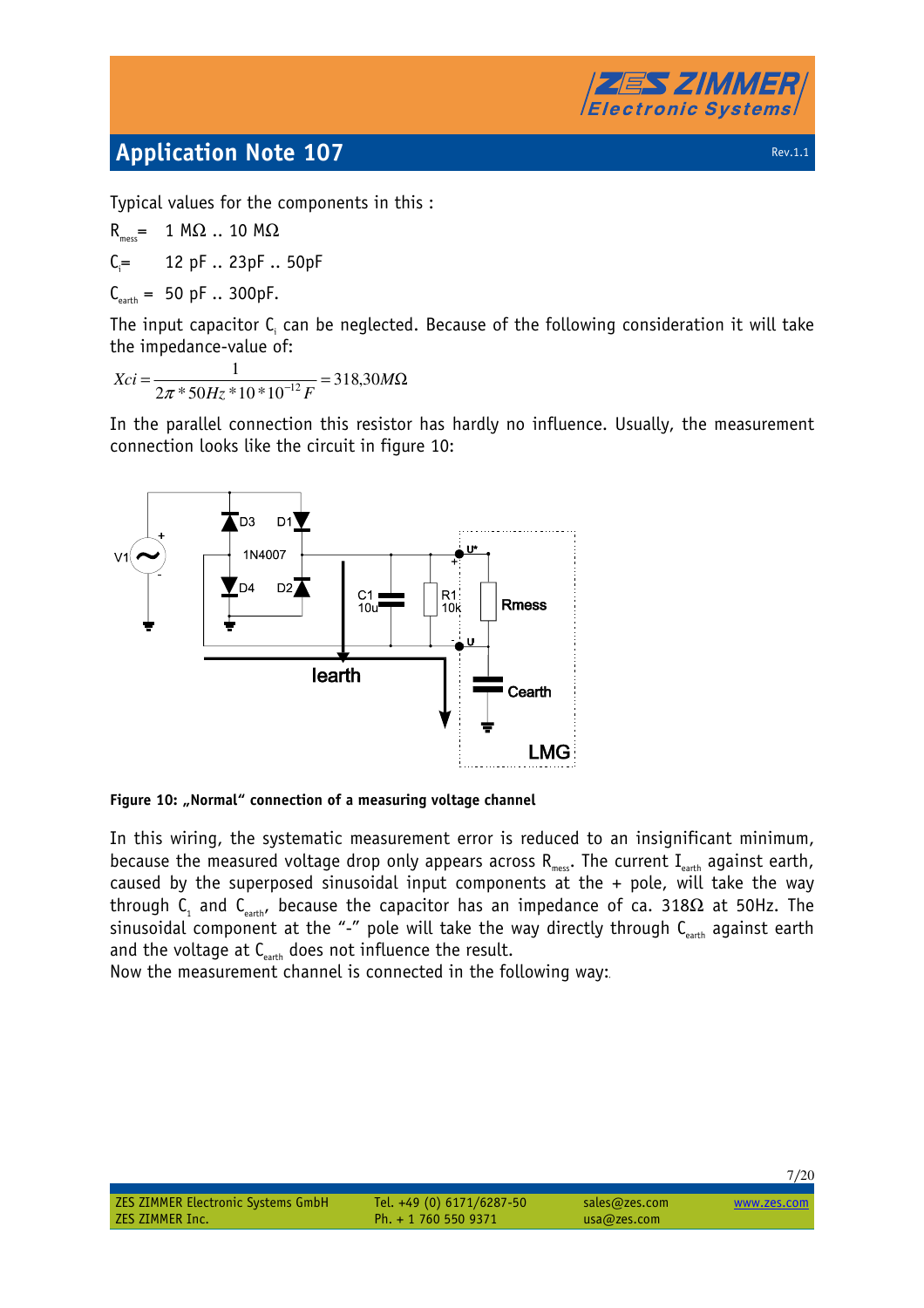



#### **Figure 11: Wiring with a systematical measurement error**

Hence, the AC-current, driven by the output voltage trough  $C_{\text{earth}}$ , generates an additional voltage drop referred to earth at  $\mathsf{R}_{\text{\tiny mess}}$  In turn, this earth current causes the meter to show a signal with a fundamental frequency of 50 This wiring seems to be illogical at the first glance, but it makes sense in the the following background: The next example will show that if a measuring system has more than two output connectors, the measurement according to figure 10 will be rarely applicable.

### **Measurement at a frequency converter**

A frequency converter usually consists of a rectifier stage (one or three phase) followed by an inverter module (in the example pulse width modulation). The following equivalent circuit represents the frequency converter:



#### **Figure 12: Frequency converter circuit**

The rectified voltage (the effects are similar for one and three phase operation) will be switched to the motor winding with a defined cycle ratio. The sequence of this pulses results in the RMS value of the AC voltage with the desired fundamental frequency.

|                                           |                           |               | 8/20        |
|-------------------------------------------|---------------------------|---------------|-------------|
| <b>ZES ZIMMER Electronic Systems GmbH</b> | Tel. +49 (0) 6171/6287-50 | sales@zes.com | www.zes.com |
| ZES ZIMMER Inc.                           | Ph. + 1 760 550 9371      | usa@zes.com   |             |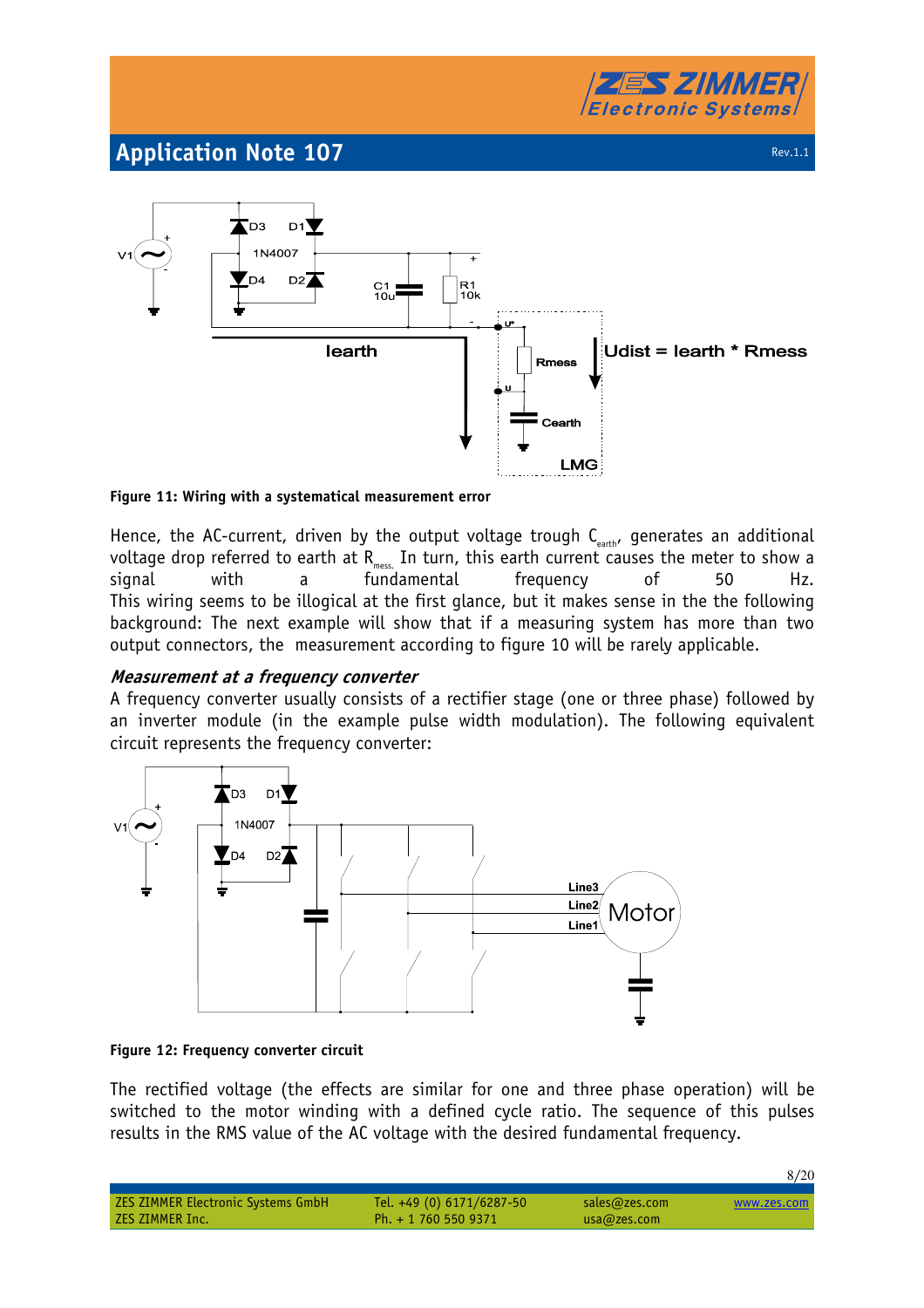

In this application, not only the fundamental frequency, but also the superposed voltage components mentioned in the beginning are connected to the motor windings. Anyhow, that does not affect the motor because the influence is equal at all three phases.

Any measurement at the output of this system will cause an earth current due to the earth capacitor of the measurement device with a systematic measurement error as inevitable consequence.

In this example, a single phase rectifier is applied so we expect a 50Hz component. There is more than one possibility to connect the measuring channels to the circuit and each one has its advantages and disadvantages as described in the following section. Depending on the measurement problem, you can minimize the systematic measurement errors by choosing the right wiring for your application. The selection of the wiring is very important. **Remark:** In all following examples, the motor is driven with a frequency of 10Hz. For a better readability of the spectra, three inter-harmonics were measured additionally (except at delta- and aron-wiring). Thus, the fundamental of the motor is located at the  $4<sup>th</sup>$ harmonic which is marked by the cursor. The root-mean-square value is indicated on the left side of the screen-shot. In the reckoning, we only calculate with the value of the first phase, because the spectra are equal and therefore the effects are equal at all three phases. The superposed 50Hz line-noise is the 20<sup>th</sup> harmonic and the 3<sup>rd</sup> harmonic of the line voltage the  $60<sup>th</sup>$  (150Hz). These harmonics are also marked in the second screen-shot and the amplitude values can be read on the left and the right of the belonging figure.

## **Direct wiring without artificial midpoint**

The motor was operated in the following wiring:



**Figure 13: Direct connection of the measuring channels to the motor** 

|                                           |                           |               | 2120        |
|-------------------------------------------|---------------------------|---------------|-------------|
|                                           |                           |               |             |
| <b>ZES ZIMMER Electronic Systems GmbH</b> | Tel. +49 (0) 6171/6287-50 | sales@zes.com | www.zes.com |
| ZES ZIMMER Inc.                           | Ph. $+ 17605509371$       | usa@zes.com   |             |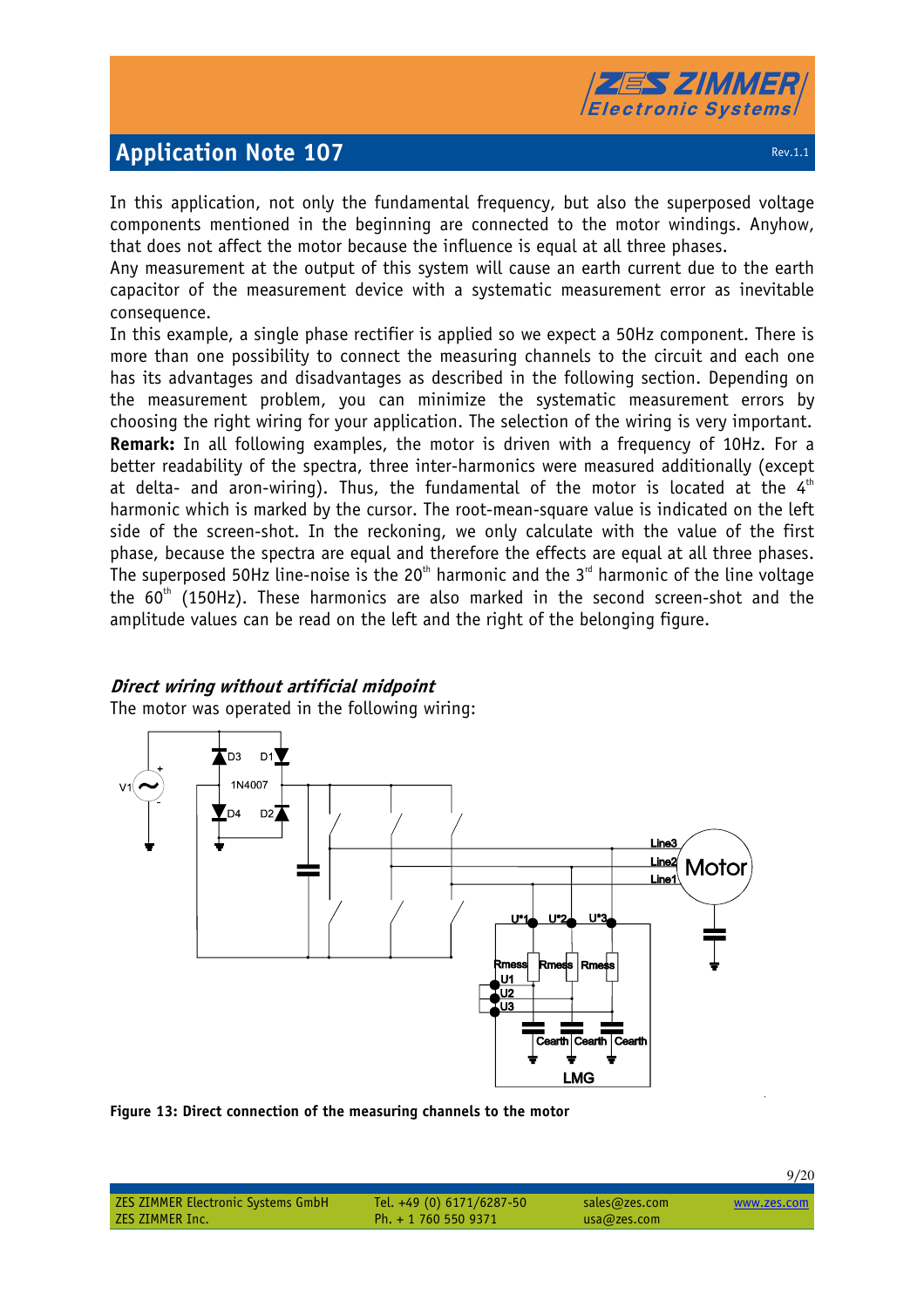# **ZES ZIMMER Electronic Systems**

# **Application Note 107 Rev.1.1 Application Note 107**

3 9001010010  $\prod_{n=1}^{101}$ Tu I . ¦≝  $1 + 2$ **Spectrum A** Spectrum B <del>⊌</del> Graph  $F^{-}$  $\overline{\texttt{^\nabla}}$ Signl  $\frac{1}{\sqrt{2}}$ U.3 140 1:10 Zoom Fy-9n |⊌1 ®Move 140 1:10 ld 9 lc1 蓝  $\sqrt{\frac{4}{5}}$ lyn |⊌1 lon laa 140 1:10 ,<br>⊮Log '30 Mave: 4 ١ø  $'10$  $120$ <sup>1</sup>4Ø **150** 

**Figure 14: Spectra of the motor phases at direct connection** 



**Figure 15: Spectrum of the first motor phase in direct connection** 

## **Evaluation of the spectra**

As you can see very clearly, the  $20<sup>th</sup>$  harmonic (50 Hz oscillation) contributes a lot towards the RMS value in comparison to the motors fundamental (10Hz). This causes a grave systematic measurement error which can be calculated in the following way:

| $U_{\text{motor}} = 26,3V; U_{\text{GOL}} = 11,08V$ |                                                     |
|-----------------------------------------------------|-----------------------------------------------------|
| $\sqrt{26.3^2 + 11.08^2}$ = 28.54V                  | Total RMS of the 10Hz signal and the 50Hz component |
| $28.54V - 26.3V = 2.24V$                            | Absolute error                                      |
| $\frac{2.24V}{26.3V} = 0.085$                       | Relative error                                      |
| which equates                                       | 8,5 % error at the RMS value.                       |

Additionally, the error caused by the  $3<sup>rd</sup>$  harmonic will also be calculated with the square value. The impact of this wiring: The frequency converter is only little loaded resistively or capacitively, related to the motor values. The merrier the difference between the characteristics of the measurement channel and the motor is, the more this effect will preponderate.

|                 | ZES ZIMMER Electronic Systems GmbH |  |
|-----------------|------------------------------------|--|
| ZES ZIMMER Inc. |                                    |  |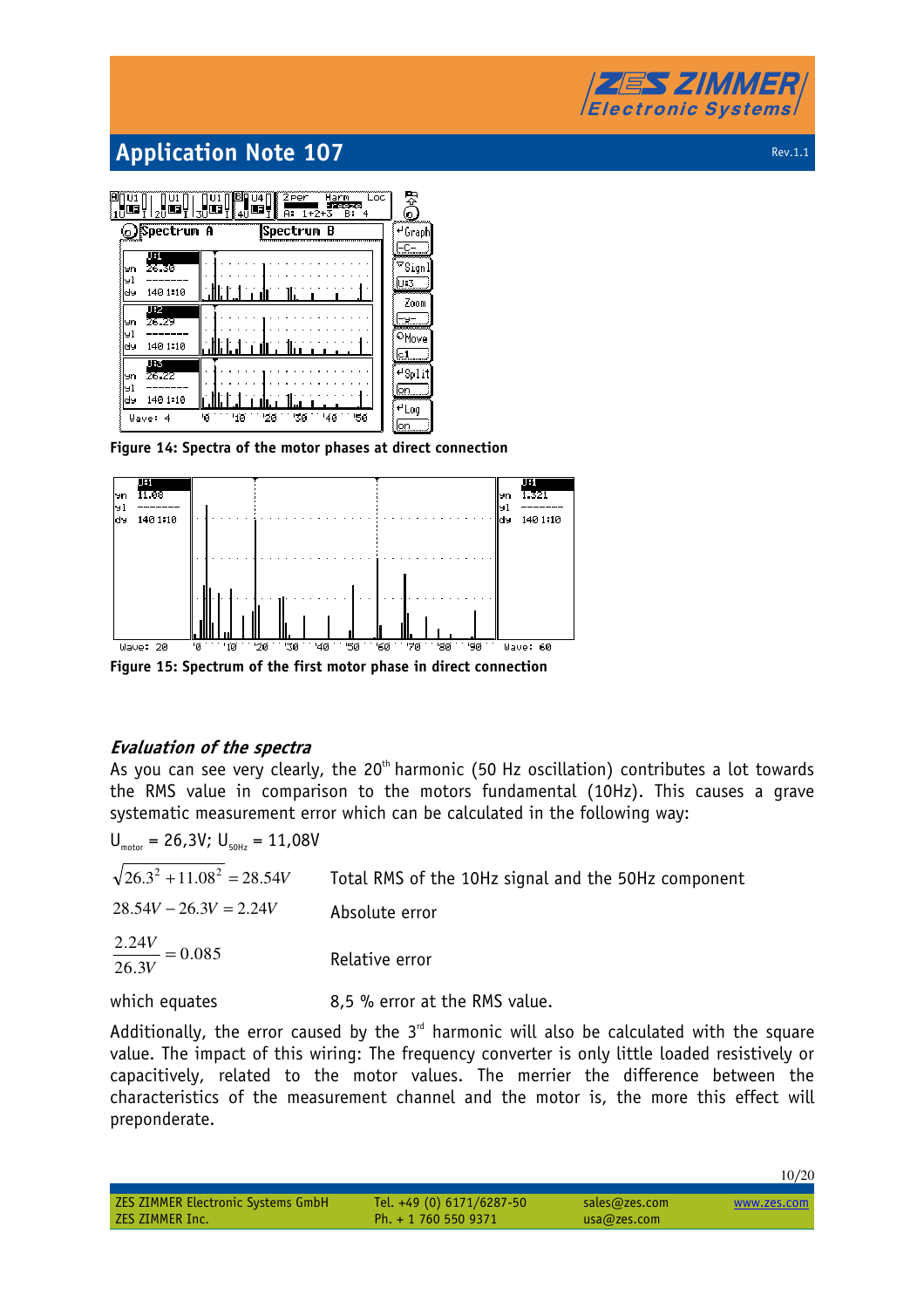

## **Connection via an artificial midpoint**

As a common method, the artificial midpoint has approved its worth for the measurement of frequency converters, especially if a meter without star/delta conversion is applied. The wiring with artificial midpoint means that a 68 k $\Omega$  resistor is connected in parallel to the voltage measurement channel (input impedance 1 MΩ). In this case, 90% of the superposed AC current flows through this resistor against earth and is not measured in the meter channel. Thus, the error is reduced by the same factor.



**Figure 16: Connection of an artificial midpoint** 

| <b>Spectrum</b> A    | <sub>∦4Ū</sub> ⊞∲<br> Spectrum B | o<br>$^{41}$ Graph  |
|----------------------|----------------------------------|---------------------|
|                      |                                  |                     |
| 朋<br>26.20<br>Уn     |                                  | $^\heartsuit$ Signl |
| чl<br>140 1:10<br>dy |                                  | U:1<br>Zoom         |
| IБZ<br>26.26<br>Уh   |                                  |                     |
| чl<br>dy<br>140 1:10 |                                  | ®Move<br>lc:1       |
| 朋<br>26.20<br>Уn     |                                  | ≁Split              |
| 91<br>140 1:10<br>dy |                                  | lon<br>≁ Log        |

**Figure 17: Spectrum of the three motor phases wired with an artificial midpoint**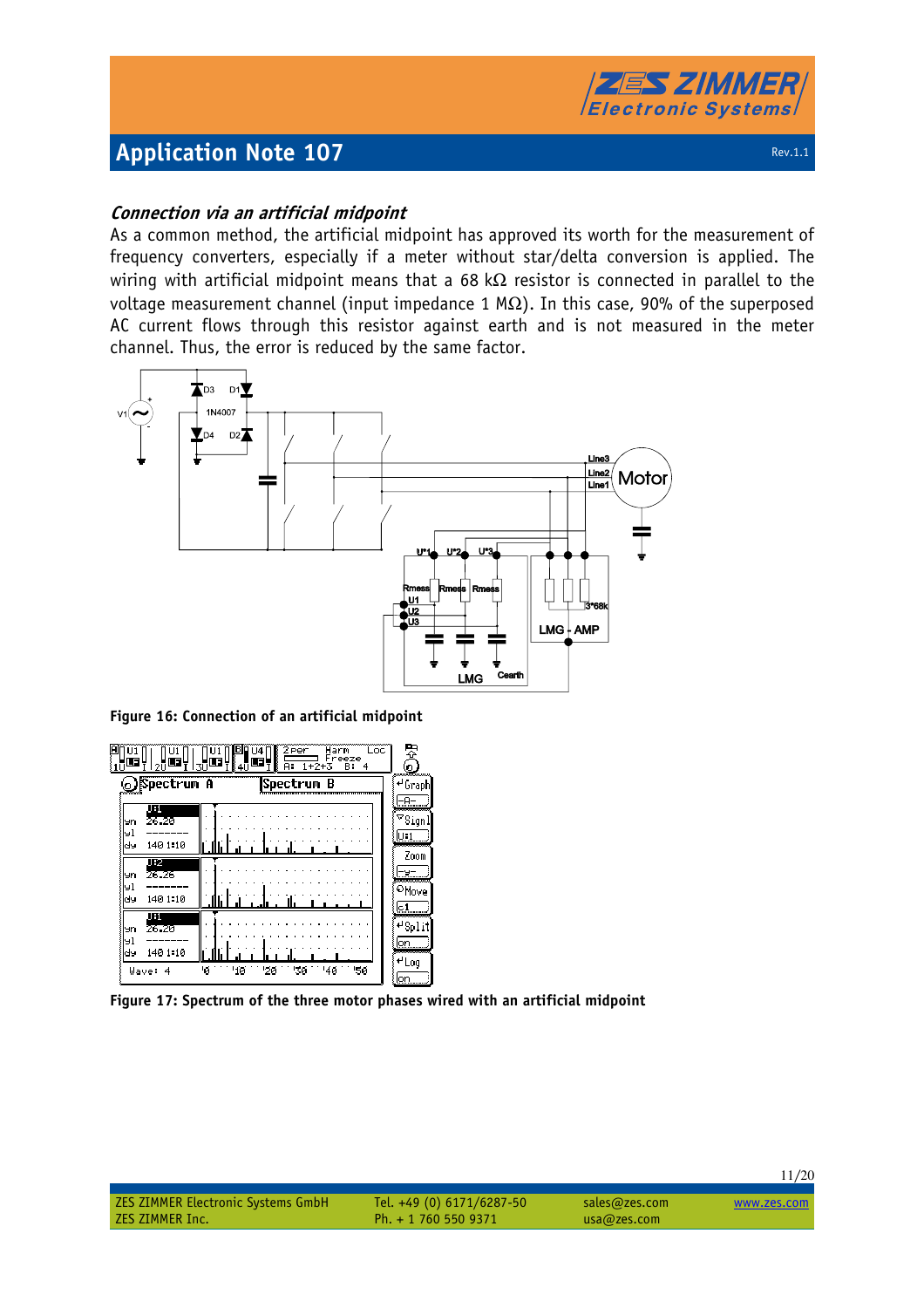



## **Evaluation of the spectra**

By connecting the artificial midpoint, the value of the  $20<sup>th</sup>$  harmonic (50Hz oscillation) is divided by the factor of about 15. For the calculation of the measurement error the result is:

 $\sqrt{26.2^2 + 0.7379^2} = 26.21V$  $26.21V - 26.2V = 0.01V$ 0.00038 26.2  $\frac{0.01V}{0.010} =$ *V V*

which gives an error of 0.038 % .

As you can see, the error caused by the superposed line voltage is decreased by a factor of about 220. According to the expected result of  $15^2$ =225 (because the error is calculated with the squared values), this value is plausible.

### **Delta wiring**

Now, the voltage measurement channels are connected in delta wiring and the current measurement channels in star wiring. For this method, you require a modern power analyzer like the LMG450 or LMG500, which comes with the star/delta conversion as an option. To measure in this mode you must switch the wiring to U∆I\*->U\*I\*. The advantage of this connection lies in the fact that at each phase an earth capacity is connected and the disturbances will take their way through this capacitor and not via the measurement resistor. By the built-in star/delta conversion all values are available for displaying.

In the circuit diagram below you can see the optimal wiring for the voltage channels. If you do not care about the shown connection, the indexes of the separate calculated values will not correspond.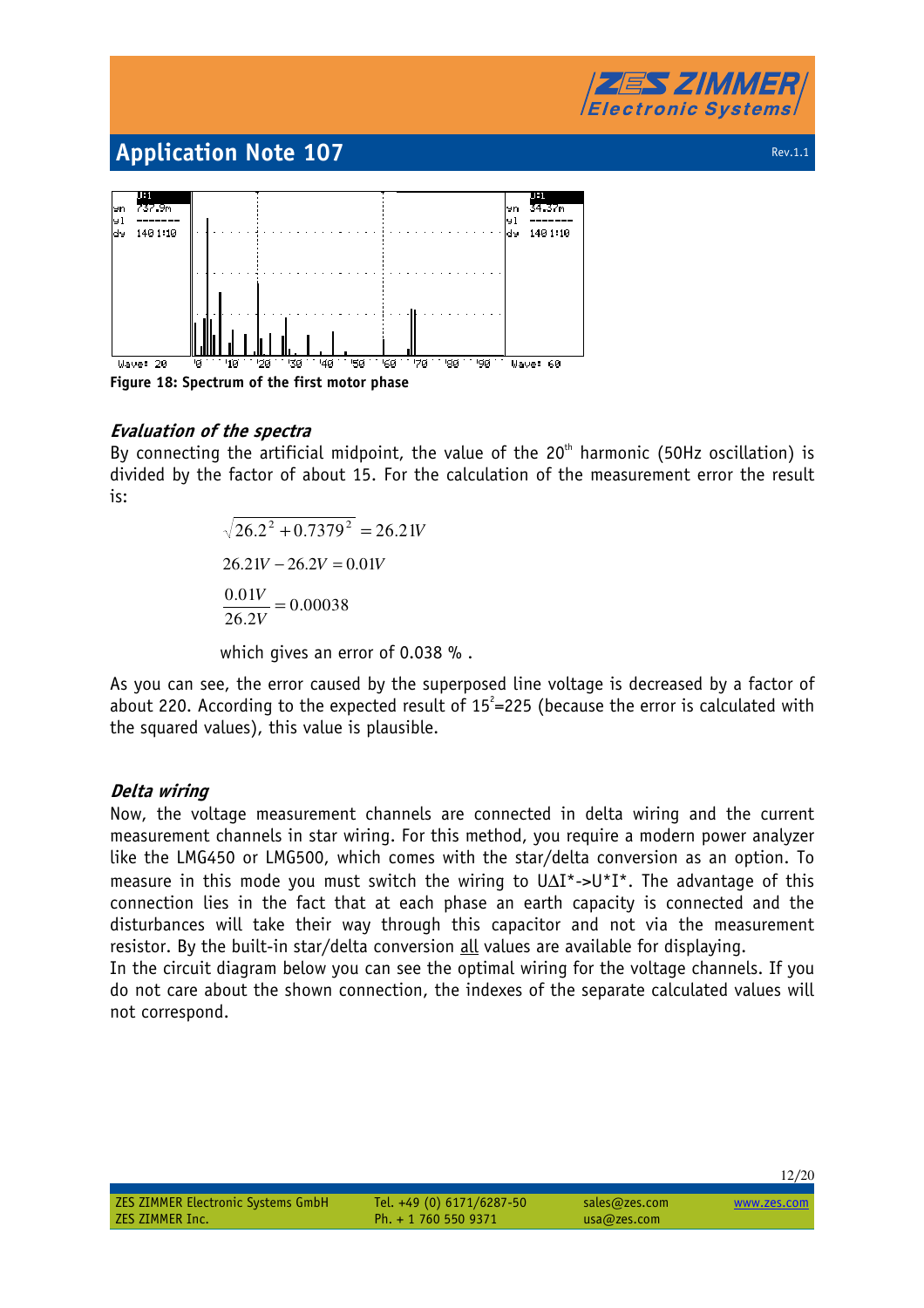



#### **Figure 19: Delta wiring**

| ΙA<br>ᇉ<br>-F                                        | 2 Per<br>Loc<br>Harm<br>114<br><b>Teeze</b><br>F<br>Œ<br>. ≸4U<br>Ū∆Ī∓−∑Ū¥I∗<br>$3 + 1,$<br>зū | 뜅<br>$\bullet$                                |
|------------------------------------------------------|------------------------------------------------------------------------------------------------|-----------------------------------------------|
| Spectrum A<br><u>لو</u>                              | Spectrum<br>- 8                                                                                | . <mark>≁</mark> Graph!                       |
| 咀<br>26.42<br>Уn<br>9Ì<br>āў<br>93.31.10             | سىمىل بىلىنا ئالتالتا                                                                          | -A-<br>$\mathbin{\triangledown}$ Signl<br>U:5 |
| 要<br>26.48<br>Уn<br>ăî<br>93.31:10                   | نشاشانالنا                                                                                     | wwwwww<br>Zoom<br>:⊌=                         |
| JB.<br>26.41<br>Уn<br>빏<br>93.31:10                  | فتخالطا                                                                                        | ®Move<br>lc.1                                 |
| UBL<br>325.3m<br>Уn<br>91<br>140 1:10<br>dy<br>Wave: | ستسليبات اللباء<br>'Ø<br>'4ø<br>∙2ø<br>'3ø<br>'5й<br>'10                                       | $^{\mu}$ Split<br>lon.<br>≁Log<br>ミlon        |

**Figure 20: Spectra of the motor phases in delta wiring** 



**Figure 21: Spectrum of the first motor phase in delta wiring** 

Ph. + 1 760 550 9371 usa@zes.com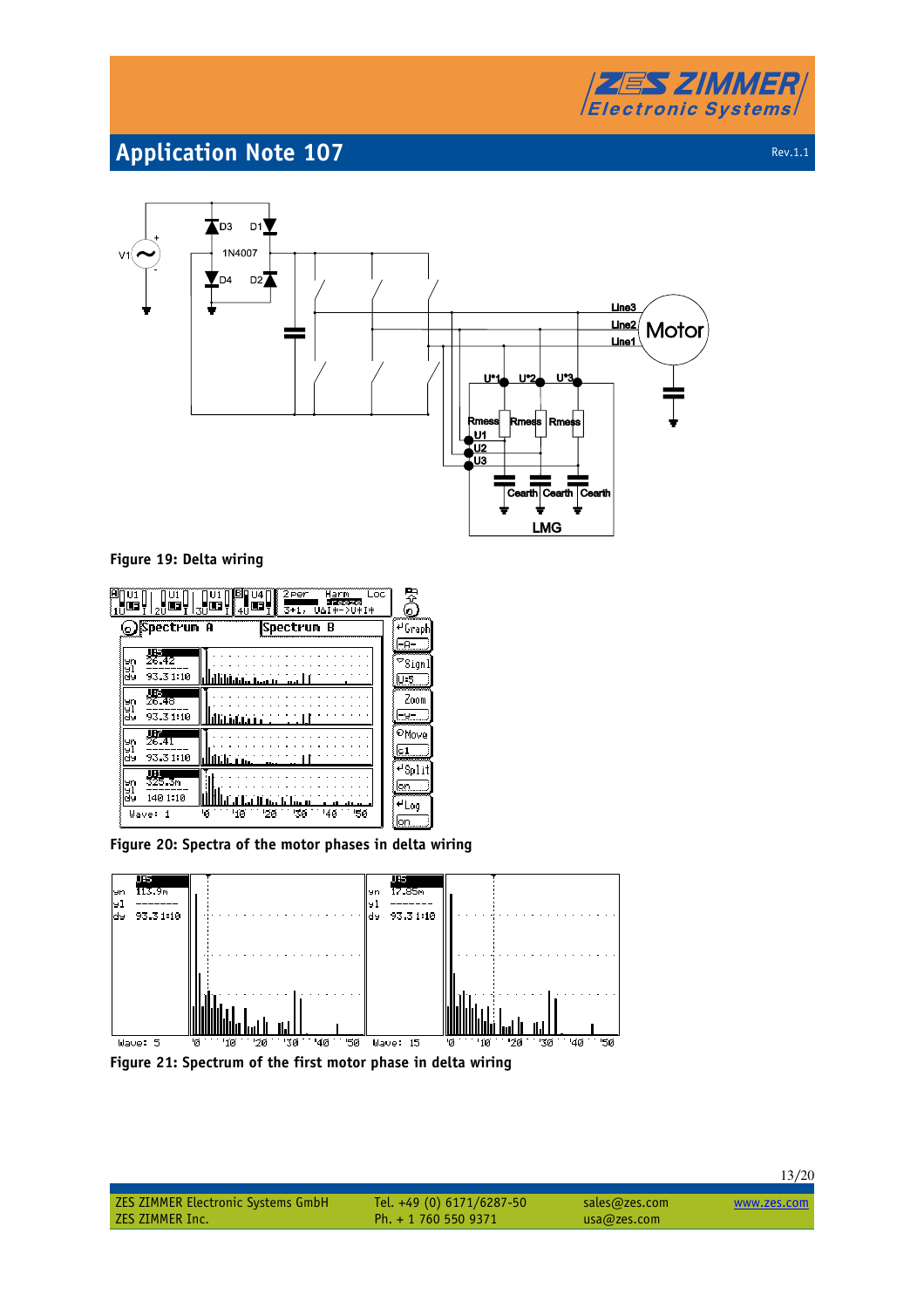

## **Evaluation of the spectra**

For the delta connection, you can estimate the following measurement error:

 $\sqrt{26.42^2 + 0.1139^2} = 26.420246V$  $26.420246V - 26.420246V = 0.000246V$ .0 00000929 26.42  $\frac{0.000246V}{\ }$  = *V V*

what equals an error of 0.000929%.

By using this very simple method, the systematic error can be reduced extremely. Impact of this wiring in a nutshell: small ohmic load, high capacitive load.

## **Aron wiring**

The wiring shown below is called "aron wiring" and has the advantage that you only need two measurement channels to determine the active power.

With a three phase meter, you can additionally measure the input active power with the third channel (e.g. one phase frequency converter). With a four channel power analyzer like the LMG450 you can even measure two three phase systems at the same time. A very important advantage of this power analyzer with integrated star/delta conversion: it calculates all current, voltage and power allocations of the six phases. You can evaluate **ALL** values of both systems even though the aron wiring is meant for evaluating only the active power. (Wiring: 2+2 U $\Delta I^*$ ->U<sup>\*</sup>I<sup>\*</sup>). With the aron wiring, you measure the voltages U<sub>13</sub> and  $U_{2,3}$  and the currents  $I_1$  and  $I_2$ . In the example the wiring is in load side voltage measurement mode, because our evaluations are made with the voltages close to the motor. As you can see in "Figure 22: Aron wiring" two capacitors are connected to the third phase. The very good result of the measurement is made, because the superposed 50Hz component flows on the one hand through the motor windings and on the other hand through the switches of the frequency converter over the third phase against earth. The both impedances are much lower than the 1M $\Omega$  channel resistor. Disadvantageous about the aron wiring is that even at small loads the circuit can be loaded unsymetrically.

ZES ZIMMER Inc. Ph. + 1 760 550 9371 usa@zes.com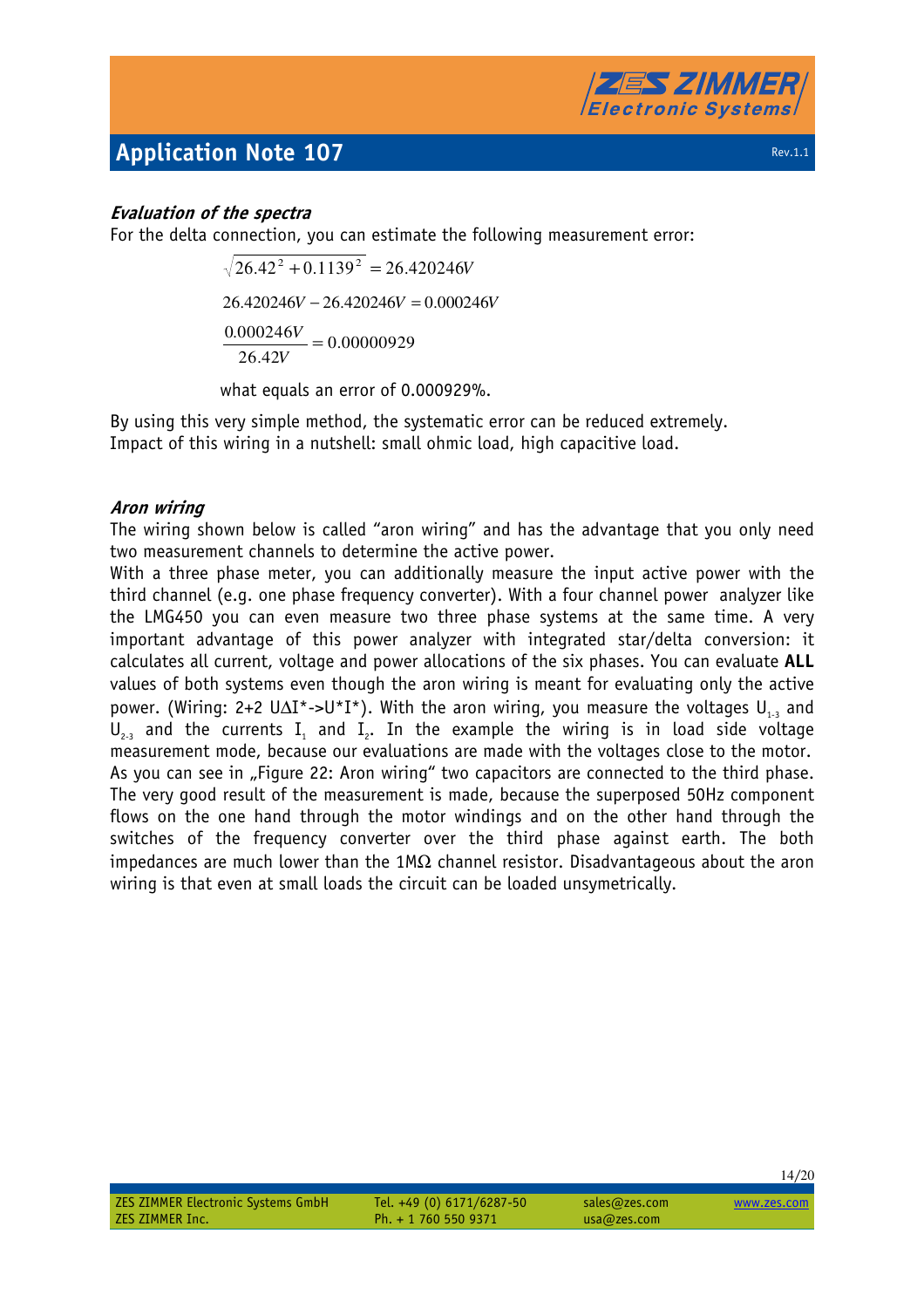



#### **Figure 22: Aron wiring**

|                                                       | U4<br>114<br>$\blacksquare$<br>Œ | 2 Per<br>2+2, | Loc<br>Harm<br>Freeze<br>I*->U*I* | 罗<br>o.                                     |
|-------------------------------------------------------|----------------------------------|---------------|-----------------------------------|---------------------------------------------|
| <b>Spec.A Spec.B Plot</b>                             |                                  | lUec.A        | Vec.B                             | ≁Graphi                                     |
| JB.<br>26.61<br>Уn<br>£<br>10.01Hz<br>280 1:10<br>d⊌  | 11.11.1.                         | LU.           |                                   | -B-<br>$\triangledown$ Signl<br>U:8<br>Zoom |
| 服<br>26.59<br>эn<br>١Ē<br>10.01Hz<br>280 1:10<br>d۶   | III II:I                         |               |                                   | -u-<br>®Move<br>lc 1                        |
| JF.I<br>26.59<br>эn<br>£<br>10.01Hz<br>186 1:10<br>dэ |                                  | llıl          |                                   | ⊬Split<br>lon<br>≁Log                       |
| Wave:                                                 | ١ø<br>'10<br>'2ø                 | ЗØ            | '4ø<br>'5й                        | ⊱lon                                        |

**Figure 23: Spectra of the motor phases in aron wiring** 



**Figure 24: Spectrum of the first motor phase in aron wiring** 

# ZES ZIMMER Electronic Systems GmbH Tel. +49 (0) 6171/6287-50 sales@zes.com www.zes.com<br>ZES ZIMMER Inc. Ph. + 1 760 550 9371 usa@zes.com

Ph. + 1 760 550 9371 usa@zes.com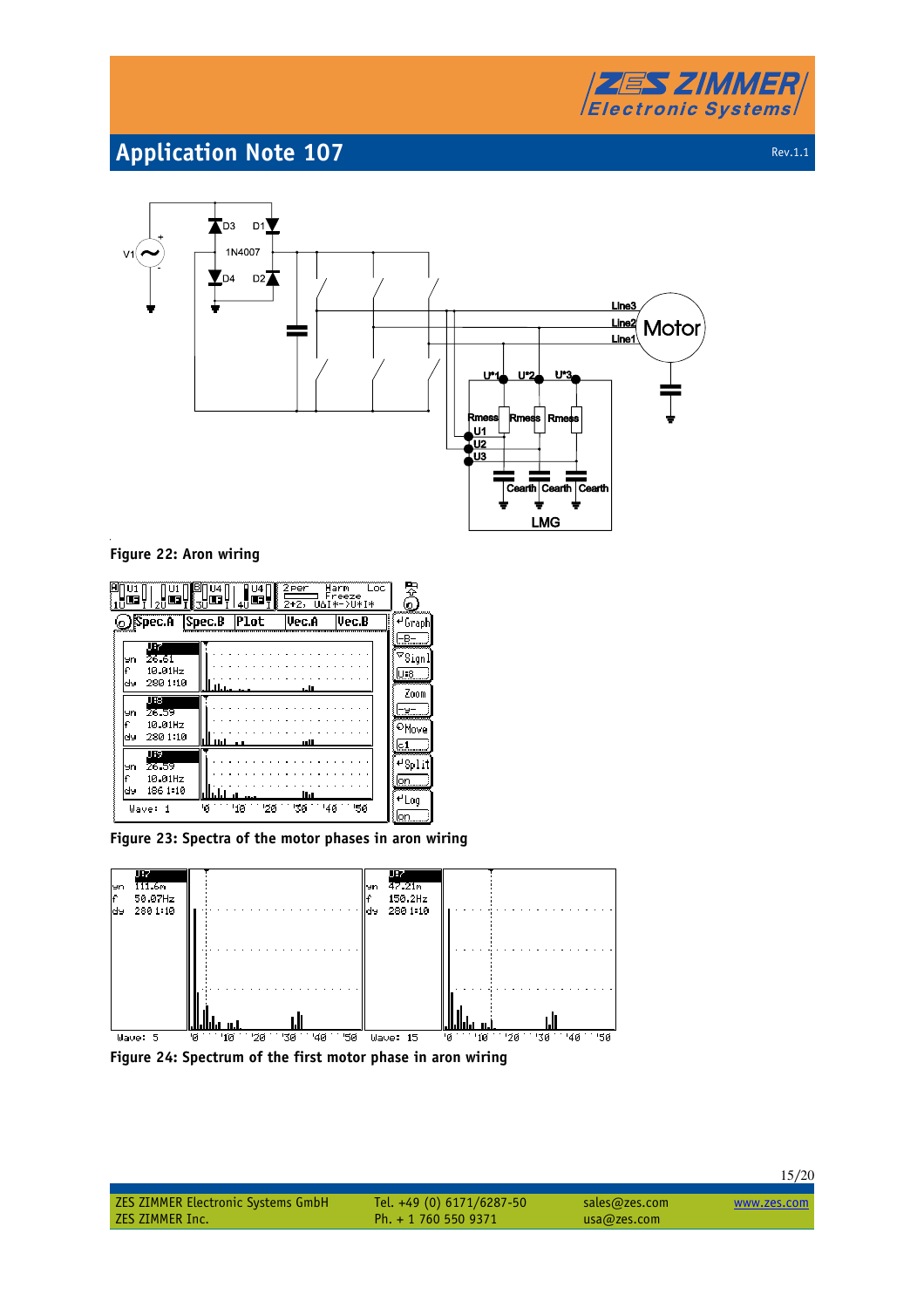

## **Evaluation of the spectra**

For the aron wiring the error is calculated:

 $\sqrt{26.61^2 + 0.1116^2} = 26.61023402V$  $26.61023402V - 26.61V = 0.00023402V$  $\frac{0.00023402V}{0.00000879} = 0.00000879$ 26.61V

that equals an error of 0.000879 %

You see in aron wiring the measurement error is very small, too.. Impact of this wiring: small ohmic load, medium capacitive load

## **Isolating transformer**

Due to the galvanic isolation the current flow against earth can be suppressed almost completely, because almost no current can flow though the capacitive coupling of the isolating transformer.

**Remark:** Refer to the safety instructions weather the frequency converter is permitted to be used without a protective conductor!



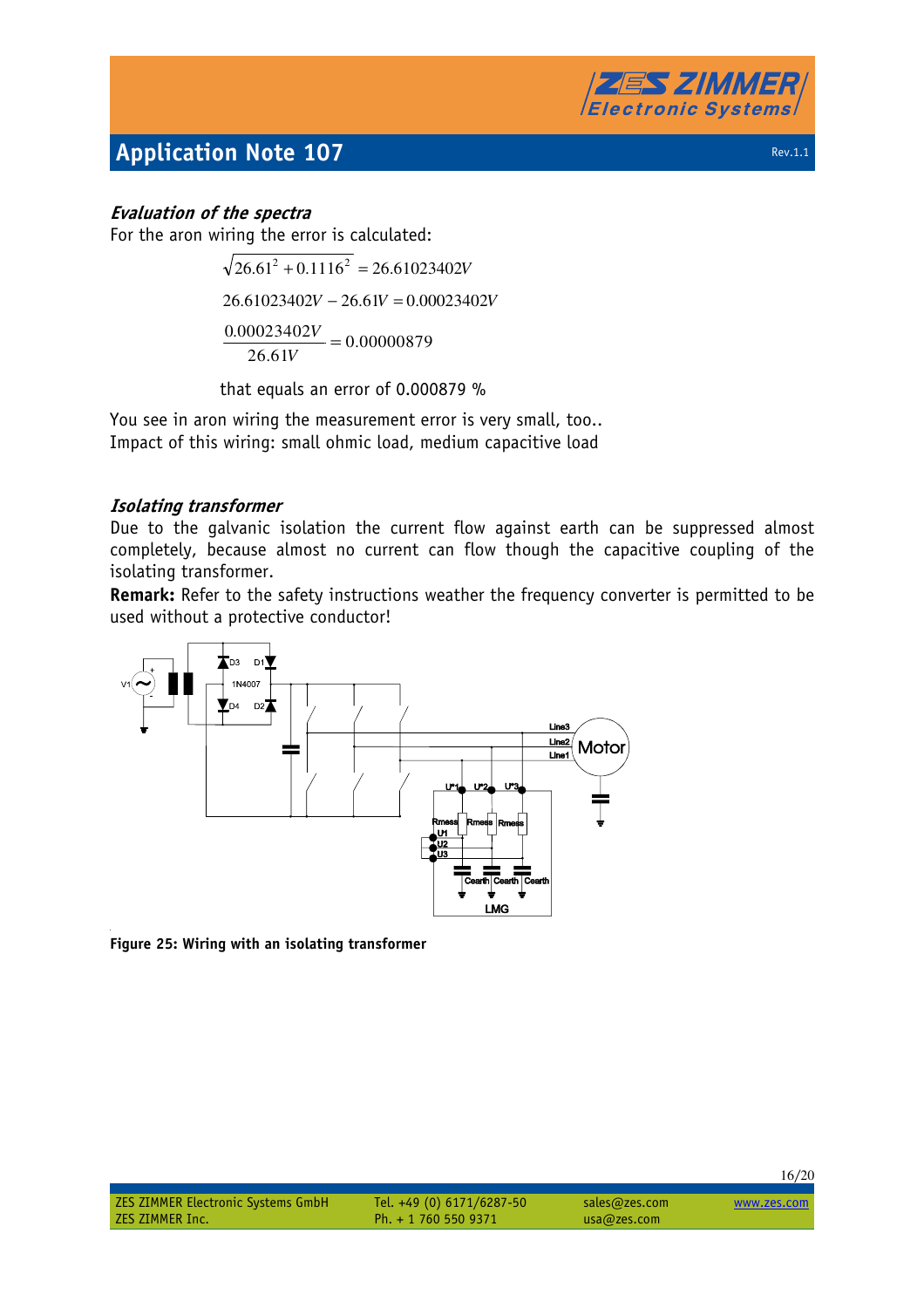

3  $\prod_{i=1}^{n}$ HU 11 <u>um</u> **Spectrum A** Spectrum B <del>⊌</del> Graph  $F + F$  $\overline{\phantom{a}}$ Signl l91  $\overline{0:1}$ lay. 140 1:10 Zoom -uчn 91 140 1:10 ldy চন 蓝  $\sqrt{4}$  Split чn l91 ldy. 140 1:10 <sup>+</sup> Log Wave: 4 'iø  $20$ 130 140

**Figure 26: Spectra of the motor phases wired via an isolating transformer** 



**Figure 27: Spectrum of the first motor phase** 

### **Evaluation of the spectra**

For the wiring via an isolated transformer the error is calculated:

 $\sqrt{26.51^2 + 1.367^2} = 26.545V$  $26.545V - 26.51V = 0.03522V$ 0.00133 26.51  $\frac{0.03522V}{0.03522}$  = *V V* gives 0.133% error.

Inserting an isolated transformer can reduce the systematic errors, too. Furthermore the converter is only loaded with the motor and no longer with the earth capacitors of the meter.

## **Hand held meters (battery operation)**

Showing the effects of the earth capacitors in a very impressive way is to measure with hand held meters in the above shown connection (Figure 11). Depending on the actual position of the meter the measurement results vary. The following table shows the RMS measurement results of a rectifier circuit with different positions of the meter (load:  $1M\Omega$ input voltage 230V):

|                                           |                           |               | 17/20       |
|-------------------------------------------|---------------------------|---------------|-------------|
| <b>ZES ZIMMER Electronic Systems GmbH</b> | Tel. +49 (0) 6171/6287-50 | sales@zes.com | www.zes.com |
| ZES ZIMMER Inc.                           | Ph. $+ 17605509371$       | usa@zes.com   |             |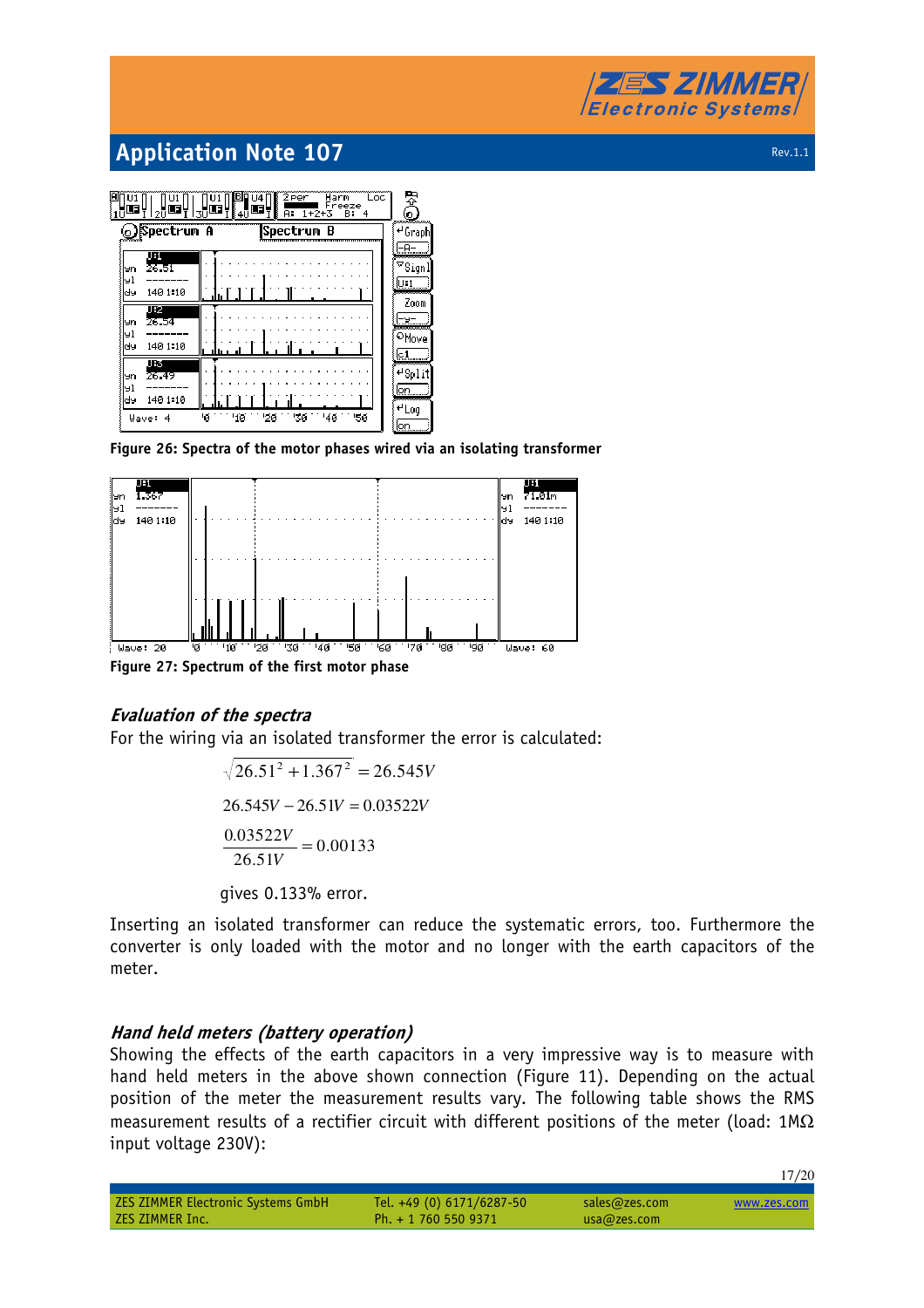| Position of the meter                 | v(plus), v(minus) open | v(minus), v(plus) open |
|---------------------------------------|------------------------|------------------------|
| 10cm high on a carton                 | 2.75V                  | 2.95V                  |
| directly on an earthed steel<br>plate | 6.01V                  | 6.24V                  |

These large variations can be explained with the "undefined" way to the earth, only. If the meter is placed on an earthed steel plate the AC component influences the measurement resistor more than if it is hand-held.

Conclusion: Power analyzers with an undefined grounding bear the risk of influencing the measurement results. In the example a Fluke73III was used.

### **Connecting a current meter**

In the examples above we saw, that selecting the correct connection of the meter to the circuit can greatly increase the accuracy. All considerations made for the voltage channels should be analysed for the connection of the current channels, because there are similar effects.

The current channel of a meter is represented by the following equivalent circuit:



**Figure 28: Equivalent circuit of a current channel** 

By connecting the frequency converter to the  $I^*$  socket (motor to I) an additional current will flow through the measurement shunt and  $C_{\text{earth}}$  against earth and will influence the measurement.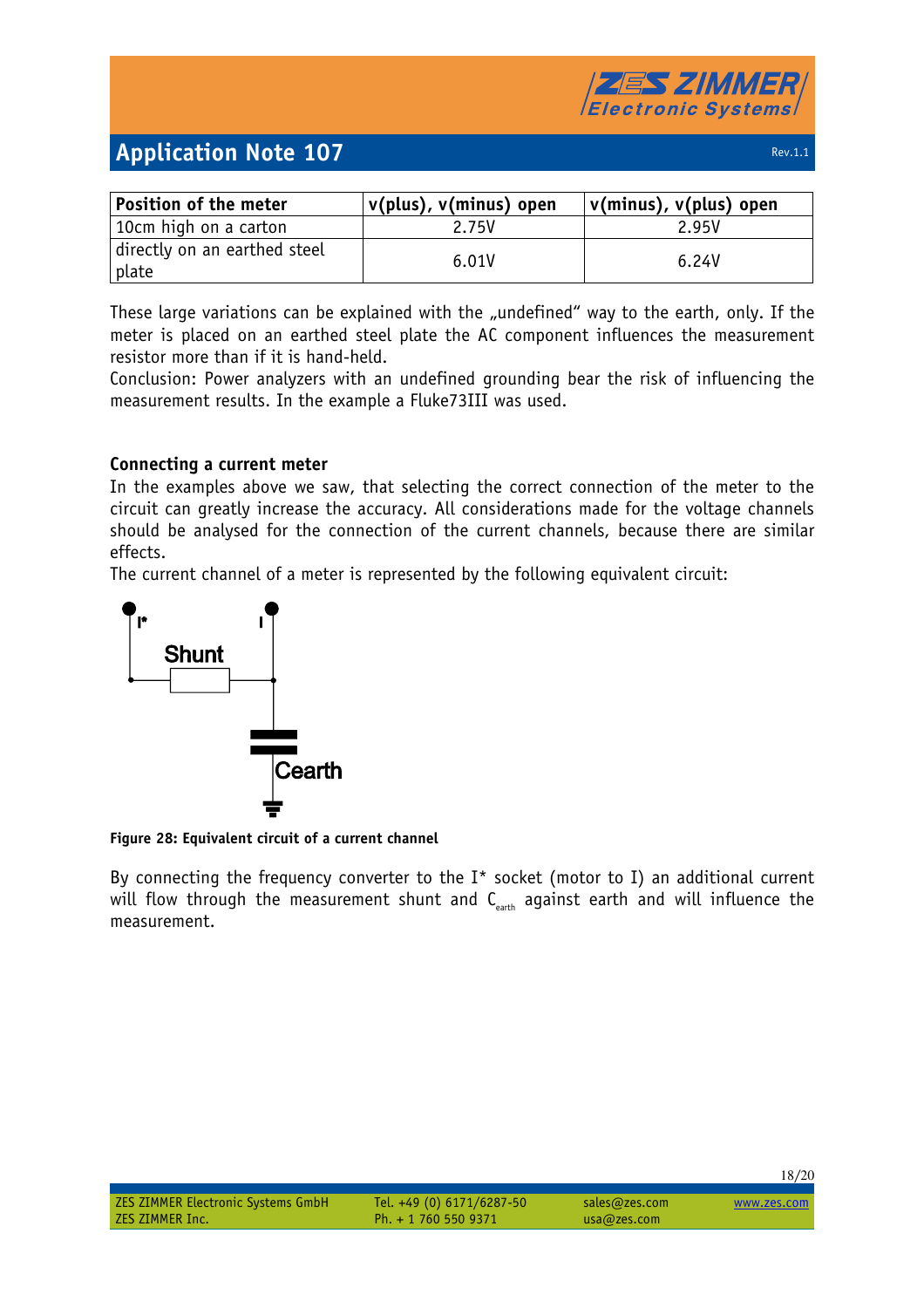# 5 *7 IMI* **Electronic Systems**

# **Application Note 107 Rev.1.1 Application Note 107**

19/20

## **The difference between measuring voltage or current in the correct way**

As you could see in the examples above the way of connecting the meter to the circuit may cause large differences in the measurement results. Measuring power an additional factor must be taken into consideration, the influence of the measurement channels among each other.

The different ways of wiring are shown in the figures below.



**Figure 29: Measuring voltage in the correct way** 

In this wiring the voltage channel is not influenced by the impedance of the current channel. On the other hand the current channel additionally measures the current which flows through the voltage channel. That means there is an error in the measurement result of the current caused by the voltage channel. Beside this there is a current flowing through  $C_{\text{earth}}$  against earth, too.

| <b>ZES ZIMMER Electronic Systems GmbH</b> | Tel. +49 (0) 6171/6287-50 | sales@zes.com | www.zes.com |
|-------------------------------------------|---------------------------|---------------|-------------|
| ZES ZIMMER Inc.                           | Ph. + 1 760 550 9371      | usa@zes.com   |             |